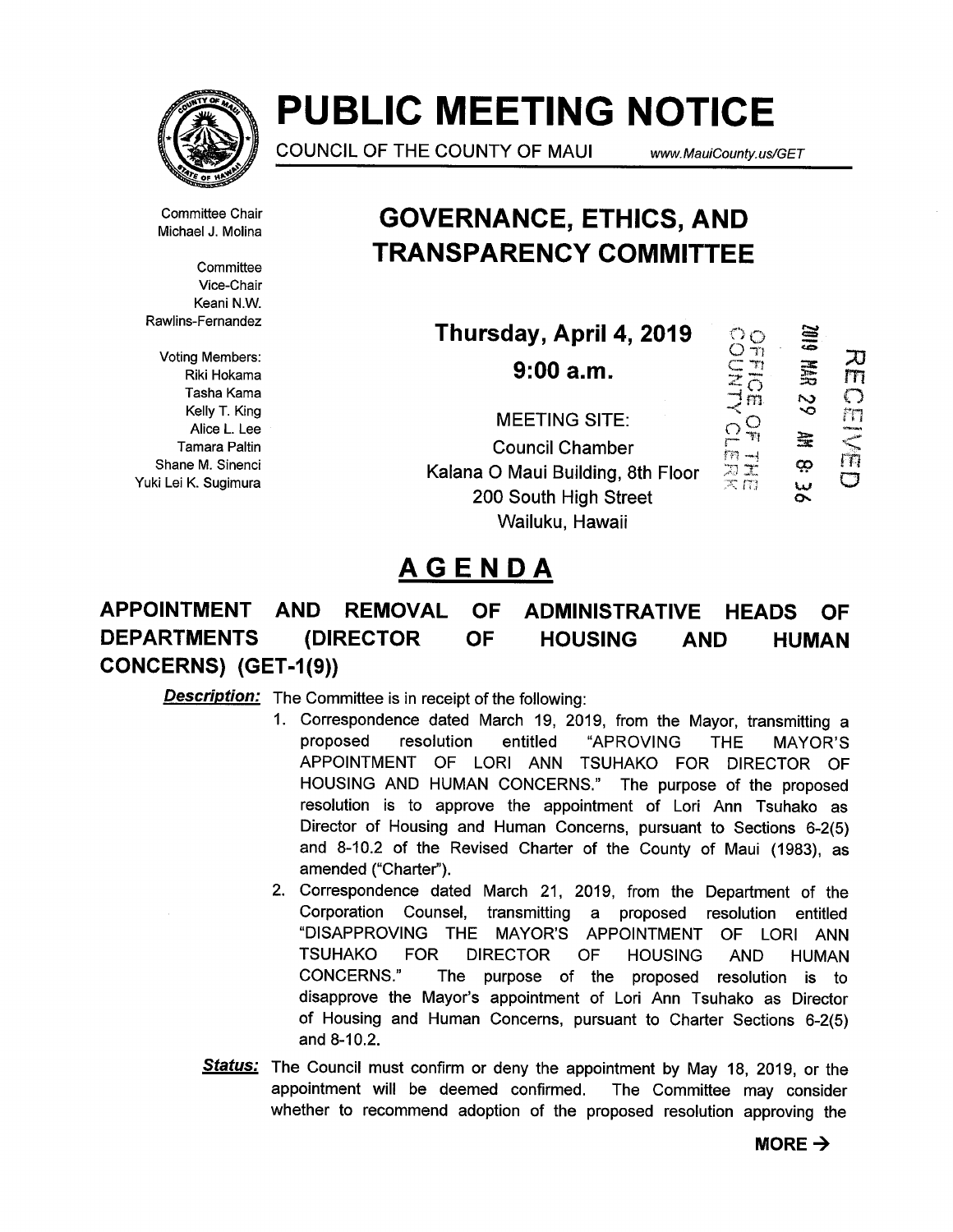appointment or the proposed resolution disapproving the appointment, with or without revisions. The Committee may also consider other related action.

**Note:** With reference to this agenda item, one or more executive meetings are anticipated pursuant to Section 92-5(a)(2), Hawaii Revised Statutes, to consider the hire, evaluation, dismissal, or discipline of officers or employees.

Correspondence from Mayor 03-19-2019 Correspondence from Corporation Counsel 03-21-2019

# AUTHORIZING THE EMPLOYMENT OF SPECIAL COUNSEL TO ADVISE AND REPRESENT THE COUNCIL ON THE MAYOR'S APPOINTMENT AS "INTERIM" ADMINISTRATIVE HEADS THE SAME INDIVIDUALS DISAPPROVED BY THE COUNCIL (GET-24)

- **Description:** The Committee is in receipt of County Communication 19-123, from Council Vice-Chair Rawlins-Fernandez, transmitting a proposed resolution entitled "AUTHORIZING THE EMPLOYMENT OF SPECIAL COUNSEL TO ADVISE AND REPRESENT THE COUNCIL ON THE MAYOR'S APPOINTMENT AS "INTERIM" ADMINISTRATIVE HEADS THE SAME INDIVIDUALS DISAPPROVED BY THE COUNCIL." The purpose of the proposed resolution is to authorize the employment of special counsel to provide legal services related to the Mayor's authority to appoint as "interim" administrative heads the same individuals already disapproved by the Council.
	- **Status:** The Committee may consider whether to recommend adoption of the proposed resolution, with or without revisions. The Committee may also consider the filing of County Communication 19-123 and other related action.

County Communication 19-123